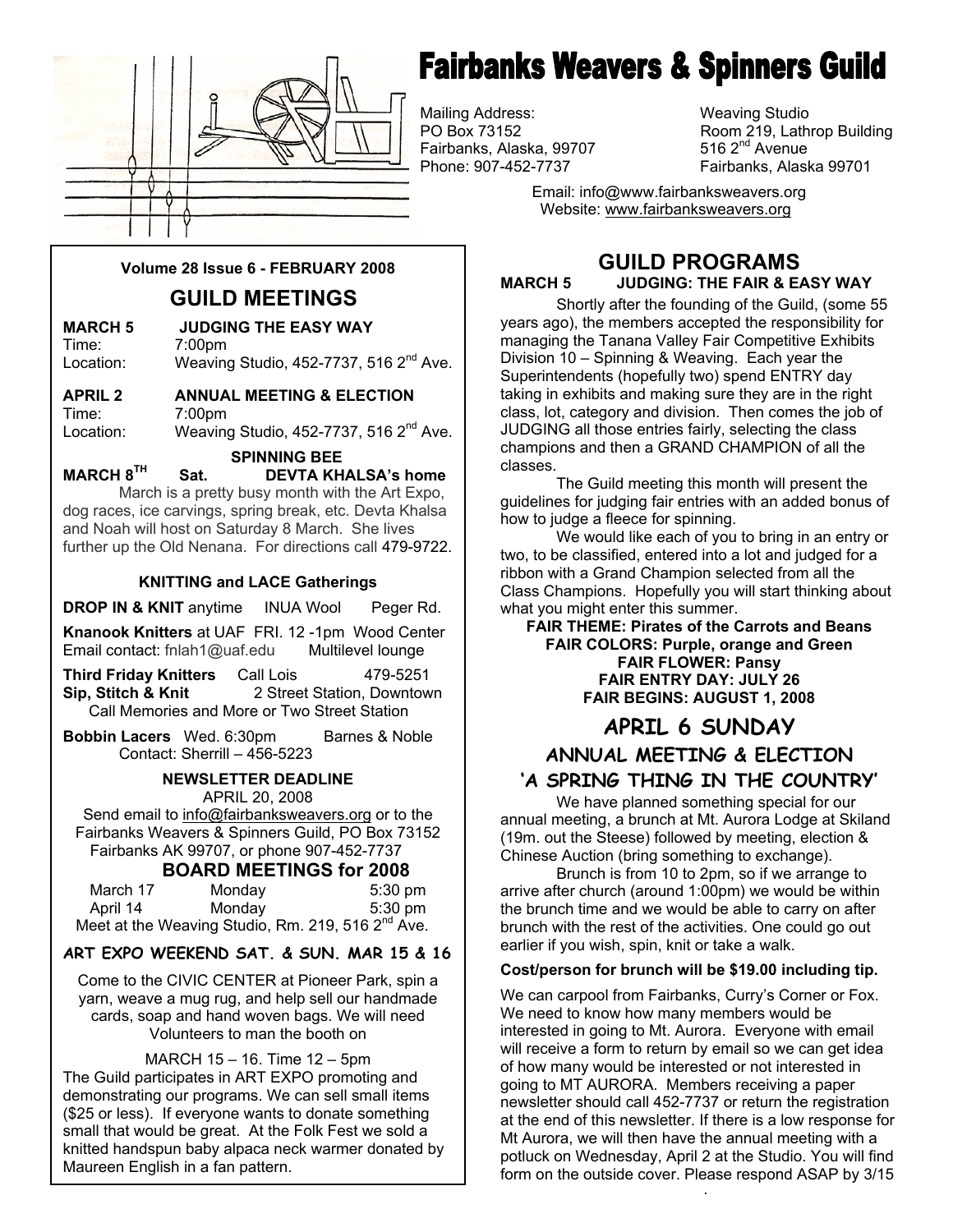#### **President's Letter**

This has certainly been a quick year. It's already time for annual elections. You may be hearing soon from our election committee. We are always looking for volunteers to serve on the board. If you are interested in the direction the guild is taking (or want to change that direction), this is a chance to be part of a great team. Call Sherrill Peterson, Penny Wakefield, or Jane Gregory if you'd like to volunteer. Remember, if you have ideas for guild presentations, projects, or workshops, let us know.

This is also the time to start thinking about projects for the fair. To help get us in the mood, our March meeting will be about judging fair entries. Bring something you've made and take advantage of this opportunity to see how entries are judged and do a little judging yourself. We are hoping that this meeting might inspire you to weave something for the fair or maybe become one of our judges. I'm even hoping to have a project or two done in time to enter this year.

And finally, here are a couple of links to fiber sites I've been visiting lately that I thought some of you might enjoy:

http://groups.yahoo.com/group/ScanWeave/ http://www.knitpicks.com/ http://www.weavecast.com/

http://groups.yahoo.com/group/Weaving/

Happy Weaving **Kim** 

#### **A Big Thank You to the Officers & Board** that

served this last year. They provided many interesting meetings, workshops and activities for the members and guests. We need a few members to volunteer or show some interest. I know our lives are busy but what would it be like without the guild. Thanks to Sue Moser for stepping in last year, she will be leaving the state sometime this next year.

#### **SLATE of OFFICERS for 2008**

| President      | open         |
|----------------|--------------|
| Vice president | Devta Khalsa |
| Board Position | Open         |
| Board member   | Open         |

#### **OFFICERS FOR 2007**

| .                                               |                                  |          |  |
|-------------------------------------------------|----------------------------------|----------|--|
| President                                       | Kim Kortenhof                    | 488-4779 |  |
|                                                 | Vice President Sherrill Peterson | 456-5223 |  |
|                                                 | Secretary Kate Hedstrom          | 451-0975 |  |
| Treasurer                                       | DeLaina Stacey                   | 479-3034 |  |
| Historian                                       | Becky Hammond                    | 490-4464 |  |
| <b>Board of Directors:</b>                      |                                  |          |  |
| Barbara Ebbesson                                | 479-0440                         |          |  |
| <b>Martin Miller</b>                            | 374-1995                         |          |  |
| Helen Howard                                    | 488-2314                         |          |  |
| Sue Moser                                       |                                  | 457-1348 |  |
| <b>Appointed or Volunteer Positions:</b>        |                                  |          |  |
| Librarian                                       | Barbara Ebbesson                 | 479-0440 |  |
| Hospitality                                     | Open                             |          |  |
| Newsletter                                      | Open                             |          |  |
| Fair Supervisor Kate Hedstrom                   |                                  | 451-0975 |  |
| Workshops                                       | Alice Stickney                   | 479-3425 |  |
|                                                 | Penny Wakefield                  | 457-4124 |  |
| Busy Bee Coordinator Open                       |                                  |          |  |
| Dye Garden Gail Mayo                            | 479-2954                         |          |  |
| Spinning Study Group Alice Stickney<br>479-3425 |                                  |          |  |

#### **MEMBERS IN THE NEWS**

**MICHELE COE** presented a mini-workshop at INUA on the small felted figures.

An email from **KAY PETAL** 

**"**I have really taken off on the figure creation, giving classes for the local guilds, yarn shop and now an online class. The Online class link is www.howtofelt.com if you want to see the trouble I am into! I have a video of 'how to make an egg' & a website just for my Felt Characters known as Felt Alive Wool Sculptures, website: www.feltalive.com



Check out Kay's figures, video's with movement & music at http://www.feltnalaska.blogspot.com/ It is great international exposure for my art. I will also be teaching beginning needle felting here in Wasilla at Ewe First Yarn Shop – Easter Eggs, Chicks and Bunnies and I will be teaching a class



on making funny faces at the spring retreat of the Valley Fiber Arts Guild in April– that should be a riot! This little needle felting hobby is quickly turning into a business. I guess that is good! I will

also have a doll on exhibit at the Alaska Fiber Festival at the ConocoPhillips Atrium on March 15<sup>th</sup>

 Bobbin Lacers, **SHERRILL PETERSON** & **MARNIE CORNWALL** continue to meet on Wednesdays at 6:30pm, at Barnes & Noble at the fireplace. Join them with a project of your own.

 **MARNIE CORNWALL** has the **Spinning Room** open now on Sundays, 1 to 5pm.

 **Congratulations to MARNIE CORNWALL** for being the featured artist at the FAIRBANKS ARTS ASSOCIATION BEAR GALLERY for the month of February. Stop buy and see her newest creations. Pieces will be on display through March. Former member **FRAN REED** has not been feeling well

but that has not slowed her down. She is off to D.C. for research for a paper for the Textile Society of America Symposium in Honolulu in September and to Philadelphia for the International Fiber Symposium "Materiality + Meaning" opening March 6-8. July 11 will find her presenting fish skinning/ fishskin stitching workshop at the Tent and Breakfast at Kasitsna Bay (Seldovia)



the weekend of July 11. www.tentandbreakfastalaska.com. It's still in the planning stage but you can know that that's the date and plan accordingly. She has moved to a new house just down the alley from the old one. Phone number is still the same.

 Rejoining the guild and taking the natural Dye Workshop is **NANCY SOPP**, who recently retired and now has time to dye.

**ALICE STICKNEY** submitted to the Patterns of Influence Exhibition's Celebrating Life in the North and was juried in with her hand painted silk and wool, three piece wall hanging of the northern lights in Deflected Double Weave.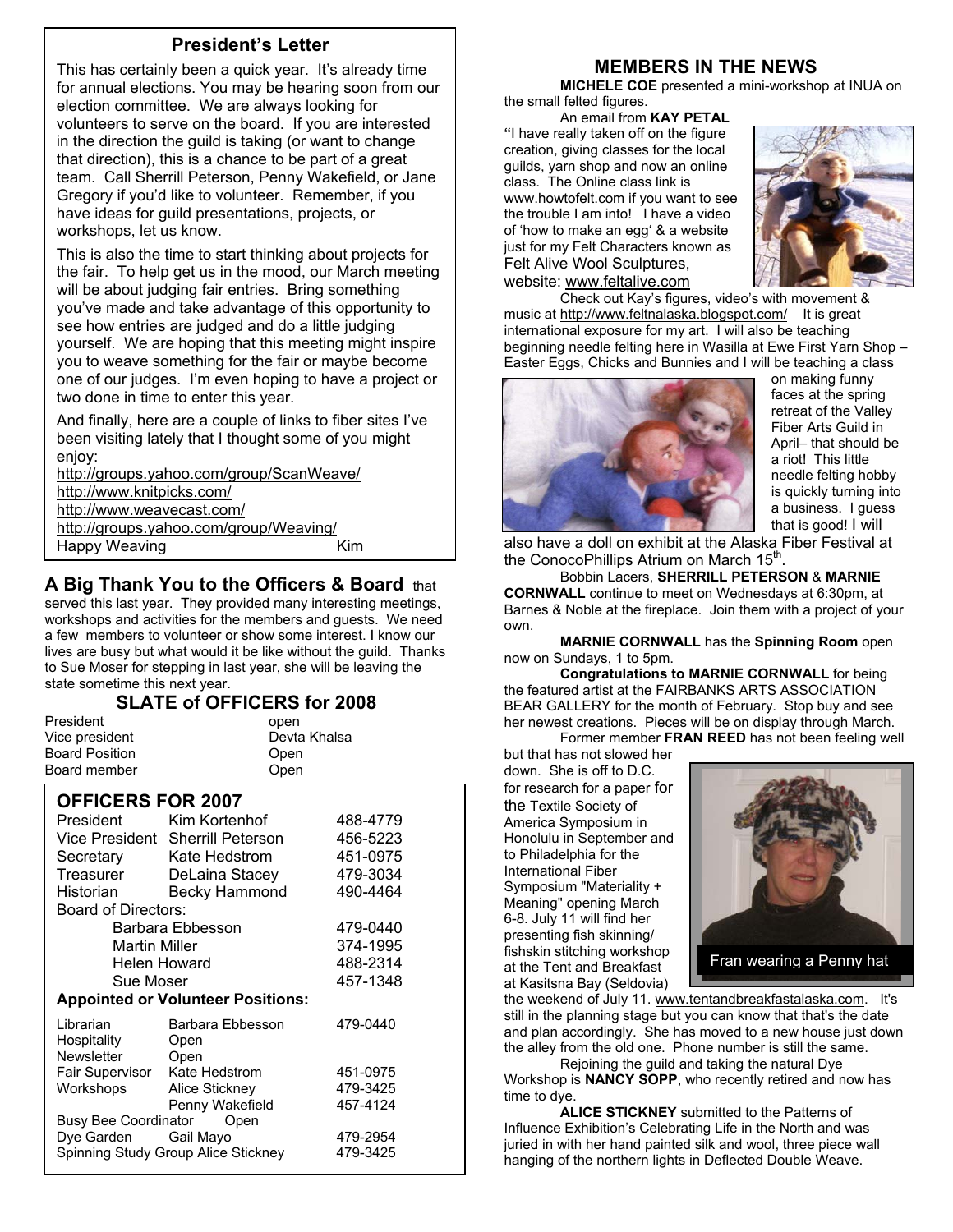# WORKSHOPS UPDATE

| Mar. 9       | Sun.      | PHASE IV: More Natural Dyeing    |
|--------------|-----------|----------------------------------|
| Mar. 10      | Mon.      | Natural Easter Egg Dyeing        |
| Mar. 15-16   |           | Sat/Sun. ART EXPO Demo's & Sales |
| Mar. 29      | Sat.      | Back Pack basket by Jill Choate  |
| Mar. 30      | Sun.      | FREE WARPING SESSION             |
| Apr. 3       | $T/T$ hr. | Beginning/Interm/Adv Weaving     |
| Apr. 12 - 13 |           | Sat/Sun PAINT YOUR WARP          |
| May16-18     |           | Sat/Sun Deb Menz WORKSHOP        |
|              |           |                                  |

# **One MORE DAY to DYE, 5 DYES NATURAL DYE WORKSHOPS - PHASE IV DYE Sunday, HEAVENLY colors on Monday Sunday, MARCH 9, 1 – 5pm**

The dye workshop on February 10 went so well that we are doing another session. Bring a pound of fiber (divided) to A Weaver's Yarn for another afternoon of dyeing fun. **Please pre-mordant half of your fiber or yarn** for the madder, logwood and kamala experiments. We'll also be doing indigo and cochineal. Make up small skeins of yarn (10 yards) or small fiber samples and sample the different natural colors available. You are welcome to bring both protein (wool, etc) and cotton yarns and fibers. Do not expect to dye large quantities of fiber or yarn.

*Logwood, cochineal, brazilwood, fustic, madder &.indigo. e large quantities of fiber or wool.* 

| Do not expect to dy |
|---------------------|
| INSTRUCTOR:         |
| Location:           |
| Time:               |
| Fee:                |
| Pagietar:           |

Kate Hedstrom, 451-0975 Weaver's Yarn, 1810 Alaska Way Sundays, 1pm to 5pm **\$25** 

Register: Call Kate: 451-0975 Sign up early so that enough mordant can be ordered. What to bring: Heavy rubber gloves, stainless cooking pot or an un-chipped enamel pot, tongs, pre-washed skeins, waterproof apron, plastic labeling, waterproof sharpie, Ziplock bags for wet skeins.

# **MARCH 10TH Mon. EASTER EGG DYEING**

Come and play – DYE YOUR EGGS with Natural dyes. We will wax & dye, Oh & AH with the results.

| LOCATION: | RM 219, WEAVING STUDIO, 516 2nd Ave. |
|-----------|--------------------------------------|
| HOURS:    | 5pm to ??? Bring your dinner         |
| FEE:      | \$5.00                               |

# **6 WEEK DAYTIME WEAVING COURSE**

**For Beginners, Intermediate, Advanced** 

**Begins APRIL 3RD, 12 – 3pm** 

DATES: BEGINS APRIL  $3^{rd}$  – MAY  $20^{TH}$ Tues/Thurs. 12 to 3pm<br>
FFF: \$175 includes materials for \$175 includes materials for two warps. REGISTER: CALL 457-4124 OR 452-7737 **Beginning weaving student** will make a colorful sampler warp

with a variety of threading /treadling patterns and an summer scarf warp designed from the sampler.

**Intermediate/Advanced student** will do a shorter version of the Art 227 Woven Fabric Design VI: Ikat & Surface design, tie resists & dye with Indigo or paint a warp, design threading, weave and print on surface. Project could be placemats, table runner, wall hanging, bag or vest fabric

# *Jill Choate -- Basket Class details*

**Adirondack Backpack Basket March 29, Saturday**



 A classic backpack from the Adirondacks complete with custom-made leather harness. This basket is "ALASKAN FISHING CREEL". Great for toting your salmon home after a fishing trip or holding the kindling

CLASS HOURS: 9 am to 5 pm,<br>LOCATION: Weaving Stud

Weaving Studio, Rm 219, 452-7737 516 Second Avenue ,

CLASS FEE: \$185.00 includes harness, payable at time of registration. Because this basket requires special materials to be ordered, full payment is required at time of registration. LAST DAY TO REGISTER IS MARCH 16 (Sunday) TO RESERVE SPACE: Mail check made out to Jill Choate for \$185 to: Jodi Gouwens, PO Box 84675 , Fairbanks , AK 99708 Or phone Credit Card Info to Jodi (474-9144) or Jill (907-733- 2859) Or bring you check or credit card info to Jodi's booth at Fairbanks Folkfest or ArtExpo (more info above).

Visit Jill Choate on the web at www.jchoatebasketry.com

**MAKE THIS THE SUMMER TO LEARN SOMETHING NEW** 

### *MARCH 30th , SUN. FREE WARPING Session* **Session**

#### On PADDLE WARPING, TWO COLOR or MIXED WARP **WARP THAT LOOM FOR THE SUMMER Help provided for designing a project**

Make a summer warp as you review your warping technique or use a warping paddle with many threads. No hassle beaming with an even tension, no tangles or loose threads?

 No loom, no problem, make a warp & practice WARPING a studio loom to be used for the Youth Summer class called LOOM PROJECTS. Help is always needed in warping & threading the looms for the youth program.

MATERIALS to bring: Your portable loom, table or rigid heddle. INSTRUCTOR: PENNY WAKEFIELD, 457-4124

LOCATION: RM 219, WEAVING STUDIO, 516 2<sup>nd</sup> Ave. HOURS: 12 to 4pm<br>REGISTER: Call instruct Call instructor, 457-4124 or Studio: 452-7737

#### **APRIL 12 & 13 SAT/SUN PAINT YOUR WARP**  to 4pm<br>
Ill instructor, 457-4124 or Studio: 452-7737<br> **IT/SUN PAINT YOUR WARP**<br> **Instead of your Wagon WORKSHOP<br>
In Saturday**, MARCH 30<sup>th</sup> and paint it<br>
or Sunday APRIL 13. Dyes available for<br>
First or silk scarves. Some Make that warp up on Saturday, MARCH  $30<sup>th</sup>$  and paint it Saturday APRIL 12 or Sunday APRIL 13. Dyes available for cotton, silk, wool fibers or silk scarves. Some silk scarves available to purchase for painting.<br>FEE: \$15 plus any sc FEE: \$15 plus any scarf purchase<br>LOCATION: WEAVING STUDIO, Room 2 LOCATION: WEAVING STUDIO, Room 219, 516 2<sup>ND</sup> AVE<br>INSTRUCTOR: Penny Wakefield Penny Wakefield

- REGISTER: Call Penny, 457-4124 or 42-773
- 

### **ART EXPO ARTISANS**

Jodi Gouwens with Baskets and knitting Penny Wakefield with handwoven mittens and hats. Stop by and demonstrate or visit. Tell your friends.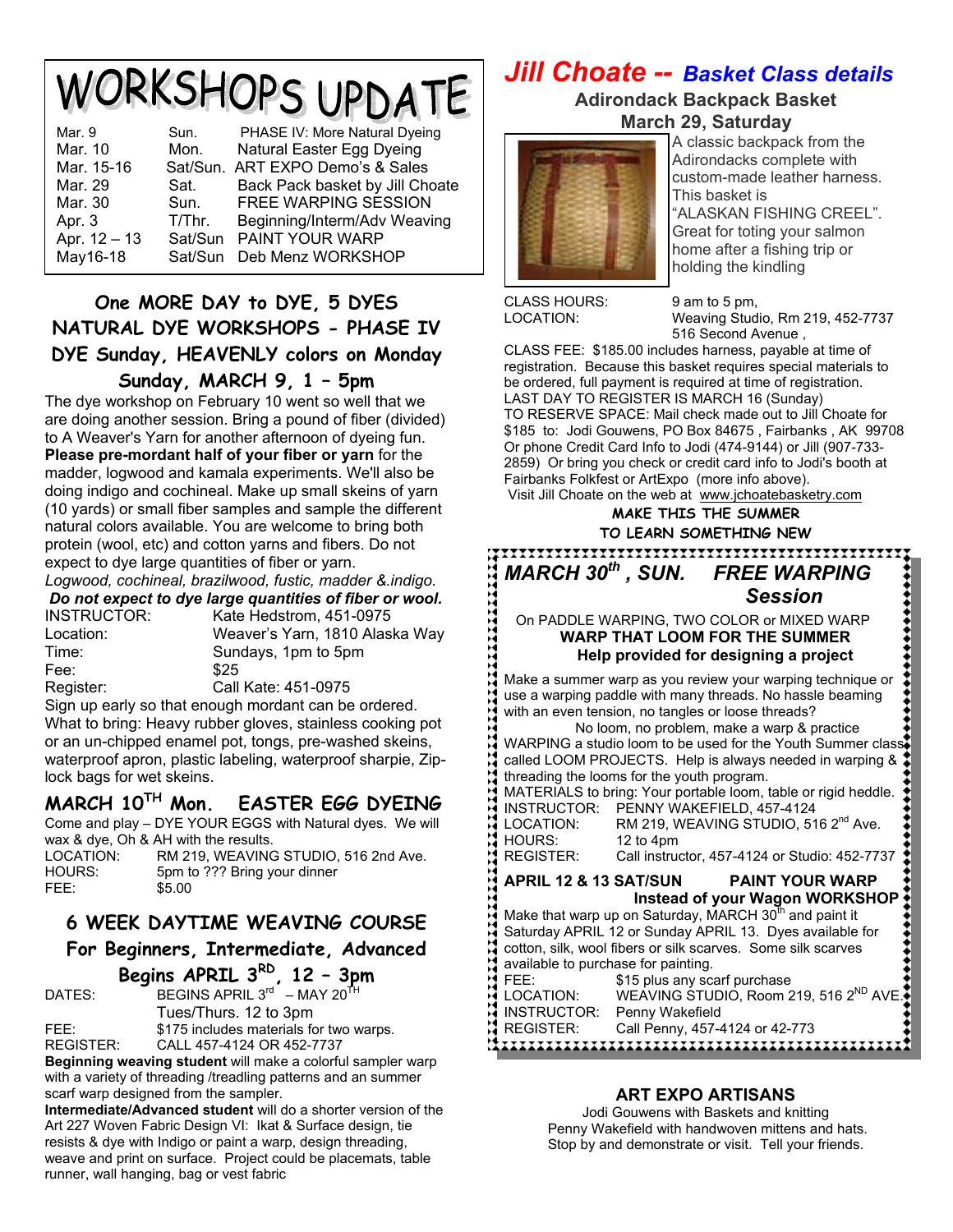# THE ART SCENE IN FAIRBANKS

**An exhibit that is a 'Must See'**  Ainu Ramati ( Soul of the Ainu) Art and Craft of Northern Japan **January 26-March 30, 2008 UAF Museum of the North** 

**♦ ♦ ♦ ♦ ♦ ♦ ♦**

**IN OUR EMAIL BOX** 

Hello,

I live in Nome and have been collecting Qiviut for some time. I was wondering if you spin it or know where I can get it sent out for spinning? Thanks Much. Melissa Taylor (907) 443-7864 melissa.taylor1@alaska.gov

#### **♦ ♦ ♦ ♦ ♦ ♦ ♦**

#### **Alaska Public Lands Info Center**  PUBLIC LANDS ARTIST VENUE

We are looking for interested artists to exhibit their art here at the Alaska Public Lands Information Center. I am wondering if you could either give me potential contacts, or put the word out to your group that we would like to schedule someone for April, May, June or July. Attached is our First Friday guideline. If you would like more information, they can contact me at Adia\_Cotter@nps.gov, or at 456.0527. We are putting out a monthly calendar at the end of this month, so if anyone is interested in doing it in April or May, please let me know ASAP so we can include that. Thanks so much for your help,

 $907.456.0527$ Alaska Public Lands Information Center 250 Cushman St #1A Fairbanks, AK 99709

#### **♦ ♦ ♦ ♦ ♦ ♦ ♦**

**ELITESPUNS** I came across your website and I wanted to let you know about Amtex. We are a yarn spinner located in Ontario, Canada and we specialize in spinning Merino Wool and Wool blend yarns. We also spin fibers such as Cashmere , Silk, Alpaca, Bamboo, soybean Milk Protein Fiber and SeaCell. If you are looking for a source for new yarns or fibers or are looking for something in particular, let me know. You can get more information about our yarns at Thank-you for your time. Regards, Zein Dawood Elitespun 5960 Shawson Drive Mississauga, Ontario, CanadaL4W 3W5 Voice - 905-696-9329 Fax - 905-696-9335 Email: zdawood@elitespun.com www.elitespun.com

#### **♦ ♦ ♦ ♦ ♦ ♦ ♦**

#### **Greetings from Tasmania!**

Information and forms for Bothwell (Tasmania) SPINin 2009, including Longest Thread contest, available at www.bothwellspinin.com Regards, Maureen

# VALLEY FIBER ARTS RETREAT

 AT Meier Lake APRIL 19- 21 Weekend of Spinning, knitting & Fiber Ats Registration forms at the Studio

## FOR SALE ITEMS

.



### **Floor Loom For Sale**

**Gilmore Floor Loom** 40" 8 Harness, 12 Treadle **Sectional Beam** 4.8. and 12 Dent **Stainless Steel Reeds 15 Dent Reed Tension Box** Spool rack w/spools Bench **Metal Temple Shuttles** Misc.

\$1,654.00 **Dolores Roguszka** 907-346-1024

**New EMAIL FOR LOOM: dande80@alaska.net**

Anchorage, AK 99507

#### **60' 16 harness AVL Production dobby loom.**

Not used much, has a single box fly shuttle, a big warp beam with 1" spacers with extra reeds two fly shuttles, asking \$9,500. Lives in Homer, AK<br>Kathleen Pfundt 235-3473 mkpfundt@amail.cor 235-3473 mkpfundt@gmail.com

**FOR SALE Solid oak weavers bench for sale.** Measurements are H24" x W52" x D13". Handcrafted



from an old farm in the state of Washington. Asking \$350 OBO. Contact Cheryl 488-6506

**Becca rigid heddle loom 26 inches**  with two sets of rigid heddles on a stand some tools to go with it, maybe some books. You can use as a 3 or 4 shaft loom

\$100 Call Ruth Levy 458-7161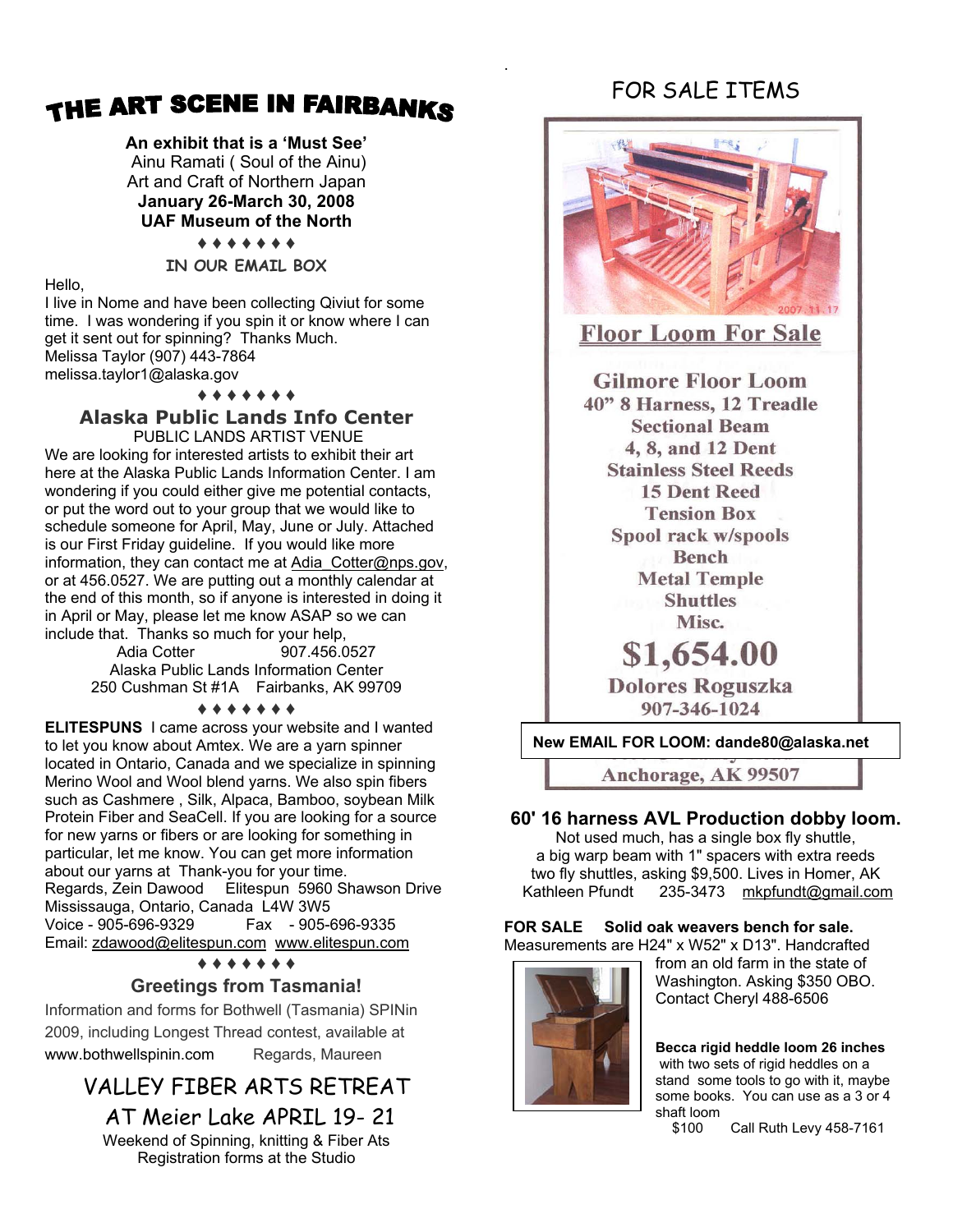# **DEB MENZ WORKSHOP SELECTION MAY 16, 17 & or 18**

#### **1 Day WORKSHOP Fee: \$85 + Fiber Fee: \$30/\$35**

**1. THOROUGH COLOR BLENDING ON A DRUM CARDER**  Learn to use a drum carder effectively for blending colors

**2. DRUM CARDING AND MULTI-COLORED BATTS** Learn to create predictable multi-colored batts for unique handspun yarns.

#### **3. MULTI-COLORS WITH COMBS AND HACKLES**

Learn to create color blended & combed multi-colored fiber preparations on hand held combs and hackles.

**4. YARN PAINTING** Paint any protein fiber yarn(wool, silk, cashmere, camel, angora, mohair, etc) in a design that is more complex than can be purchased commercially.

**5. COLOR WORKS FOR YOU** Learn to use color more effectively with any of the mediums you work. You will learn through a combination of exercises using silk screened papers and using water based paints.

#### **6. WORKING WITH COLOR FROM IDEA TO PROJECT**

Successful projects do not always have to be mistakes or pleasant surprises. Learn to take an idea (painting, photo, object, etc)and translate the colors into a finished piece. Color wheel work will be included.

#### **7. SIMPLE PLYING FOR COLOR EFFECTS**

This workshop is a combination of lecture, demonstration and handson. Plying and color choice can be the whole design focus in a yarn. The workshop will explore and explain how and why colors do what they do when you ply them together.

#### **8. HOW TO USE COMMERCIALLY AVAILABLE MULTI-COLORED ROVINGS** Ever wondered how to spin yarns as pretty as the tops look like they should be? Ever tried them and ended up with mud? Fiber Fee: \$35

# **2 day Workshops \$150 plus Material Fee: \$40**

**1. MULTI-COLORS HANDSPUN USING A DRUM CARDER**  Learn to create unique & wonderful handspun yarns using 6 –12 colors in a skein. The yarns are repeatable without muddy colors because of the multi-step approach using more than one batt in a yarn.

**2. CREATING NEW COLORS-THOROUGH BLENDING ON A DRUM CARDER** Learn to create the color yarn you want by carding 2 or more colors together. The more you understand color, the more control you have with the yarns you create. Workshop will cover color concepts that affect how to choose colors, how to use the color wheel to make color choices, how to use value to create predictable yarns, how to obtain smooth and even blends, how to use your carder efficiently, and how to create a palette of colors that work together.

#### **3. MULTI-COLORS WITH HAND HELD COMBS & HACKLES**

Learn to create multi-colored top using 6-15 colors of wool in a yarn. Topics include basic color concepts, how they apply to yarn and spinning, basic combing & color blending with hand held combs, how to use a hackle & how to pull fibers from the hackle with a diz.

#### **4. COLOR WORKS FOR EVERYONE**

This class starts at the beginning. No matter what your medium is, the topics that are covered will work for you. The class is a combination of lecture and hands-on. The topics covered are describing color, how to see and to use values effectively, creating your own palette, how to make colors seem brighter or duller, how to make color seem to be lighter or darker, and easy ways to put colors together that are successful. The hands on exercises will use silk screened papers, or paints, or colored pencils. Students will leave with the knowledge of how to use color in their mediums.

#### **5. COLOR EFFECTS USING PLYING**

Plying and color can be the design element of a yarn. There are many possible effects using colors and contrasts and number of plies. . Students explore the possibilities through a combination of lecture and hands-on. 2, 3, and 4 ply yarns will be used, as well as exploring cabled yarns. How to choose the colors to obtain the desired final color effects will be practiced. All of the yarns used will be multi-colored.

#### **3 Day Workshop**

**Workshop Fee: \$200 + Fee: \$50 otherwise noted**.

#### **1. MULTI-COLORS HANDSPUN USING A DRUM CARDER**

Learn to create unique and wonderful handspun yarns using 6 –24 colors in a skein. The yarns are repeatable and the colors don't get muddy because of the multi-step approach using more than one batt in a yarn. The workshop will be a combination of lecture, demonstration and hands-on. Basic drum carding,

#### **2. MULTI-COLORS WITH HAND HELD COMBS & HACKLES**

Learn to create multi-colored top using 6-24 colors of wool in a yarn. Topics that will be covered include basic color concepts and how they apply to yarn and spinning, basic combing with hand held combs, color blending with combs, how to use a hackle and how to pull fibers from the hackle with a diz. Different combinations of techniques can be combined to obtain different color effects.

#### **3. PAINT A ROVING RAINBOW.**

Learn to paint rovings using Lanaset dyes and then spin them into repeatable multi-colored yarns. Starting with a talk about Lanaset dyes and how and why they work so well, then a talk about color theory as it applies to mixing dye colors and as it applies to putting colors together on rovings, then together in a yarn. At least 10 rovings will be painted by each student and shared with the class. Material Fee: \$45

#### **4. ABC'S OF COLOR USING LANASET DYES**

Learn the basics of color theory and how to mix and use Lanaset dyes. You will me mixing many dye formulas using the dyes, then painting them on fibers or yarns( can be wool or silk) for your own repeatable dye formula notebook. Each color theory will be covered through lecture, then translated into using dyes. Fee: Wool \$50 or Silk \$60

#### **5. SURVEY OF SYNTHETIC DYES**

Spend three days working with and really understanding how and why to use different dyes through lecture and hands-on. It will start at the beginning, explaining how dyes work on the fibers, why some dyes work on some fibers and not on others. Dye terminology will be translated into easy to understand terms. You will also learn how to mix dyes to get the colors you want. The dyes that will be used are – Country classic acid dye, Lanaset and Cibacron F fiber reactive dyes. The class will work with each of these dyes separately, dyeing a range of colors on a variety of fibers and sharing the results with each other. The fibers to be dyed are wool fleece, wool top, alpaca, bombyx silk, tussah silk, and cotton. Fee: \$55

**6. SPIN A TAPESTRY** Spin the yarn & learn to weave a small tapestry. The workshop will begin with a photograph or picture that you like – take the design & simplify it for a tapestry. Choosing the colors desired for the tapestry then learning to blend to get those colors on a drum carder, hand cards or combs is the next step. The yarn will need to be spun next. The looms that you will use are very simple ones using foam core board and pins, (will be provided). The rest of the workshop will focus on simple tapestry techniques to achieve your design. You will be able to complete a postcard size tapestry during the workshop. In the workshop you will learn to adapt a design for a tapestry that has four selvage edges.

## **WEAVERS - NON- SPINNERS – KNITTERS – FELTERS FIBER ARTISTS**

"EVERYONE should look at the Deb Menz site too. There are some color theory classes which might be interesting for all, since we all use color in weaving and knitting too. Though I have to admit I took up spinning in part to get access to the yarns you can only get by making them yourself, colorwise." Quote by Kate Hedstrom

**www.debmenz.com**